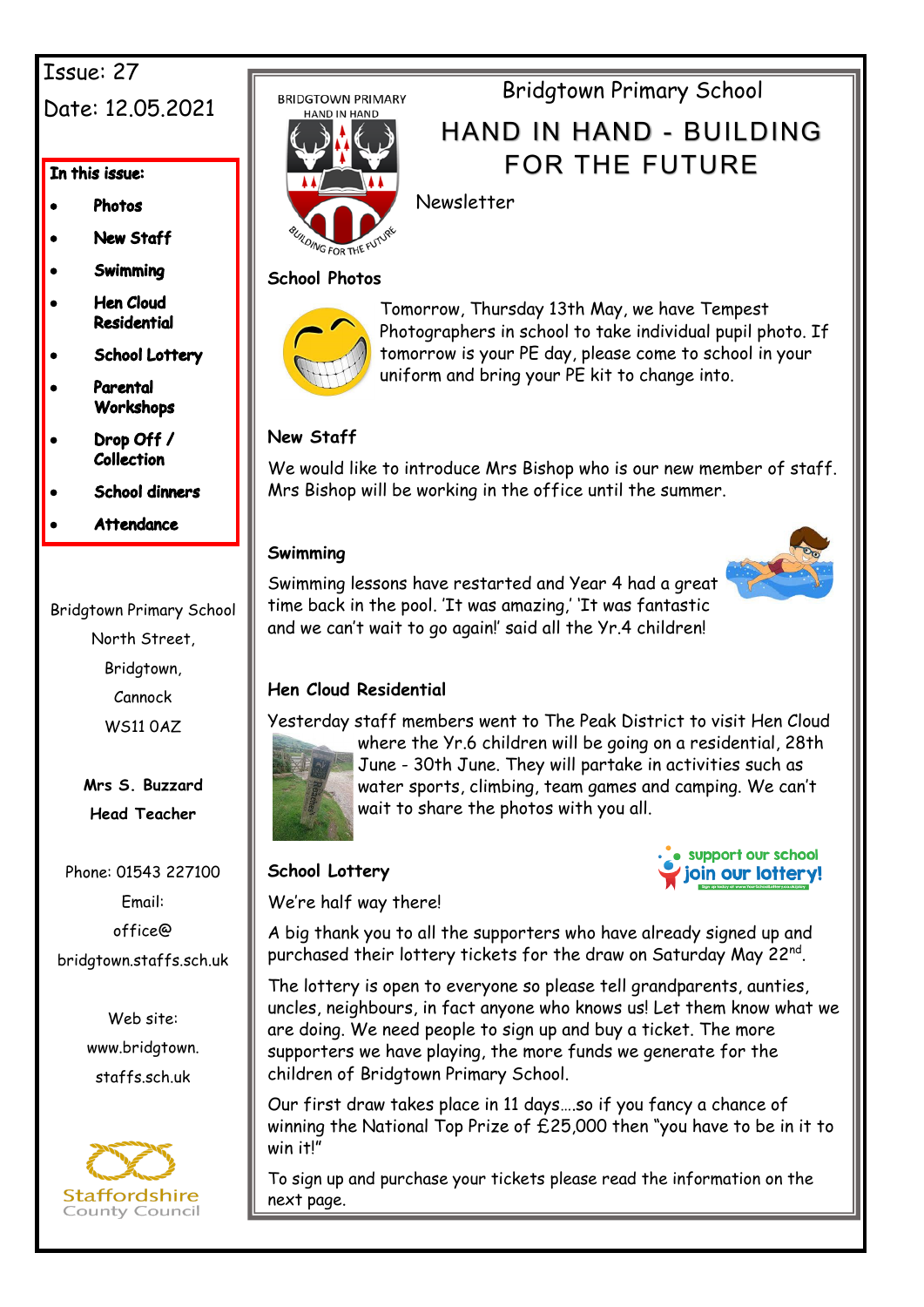### **School Lottery**

Bridgtown Primary School have signed up to play in the 'Your School Lottery'. It is an exciting weekly lottery that raises money for schools in the UK. 'Your School Lottery' is a great way of raising funds for the school. Anyone within the community can sign up so please share as much as you can! The more supporters we have as a school, the more money we raise and the bigger the prizes are each week.



How it works….

It's simple - choose 6 numbers between 0—9 and if they match the weekly draw, you win great prizes. One of our players will win a cash prize every week, maybe even the £25K jackpot! Tickets cost just £1 per week and the proceeds are donated to Bridgtown Primary E1 TICKET **School** 

Numbers are drawn every Saturday at 8pm and the numbers are posted online. Winners are notified by email and winning paid into the account of your choice. The easiest way to join our lottery is online by direct debit or debit card.

Our first draw is **Saturday 22nd May.** Go to www.yourschoollottery.co.uk Type in Bridgtown Primary and follow the steps to purchase your tickets.

## It's so easy to join and will make a real difference to Bridgtown Primary School

The Maths... 100 tickets sold a week means  $=$  £30 weekly cash prize  $=$  £2,080 a year for our school





**Splitting the £1.00** 

40p goes to our school 36p goes to cash prizes

4p goes to VAT

20p goes to admin costs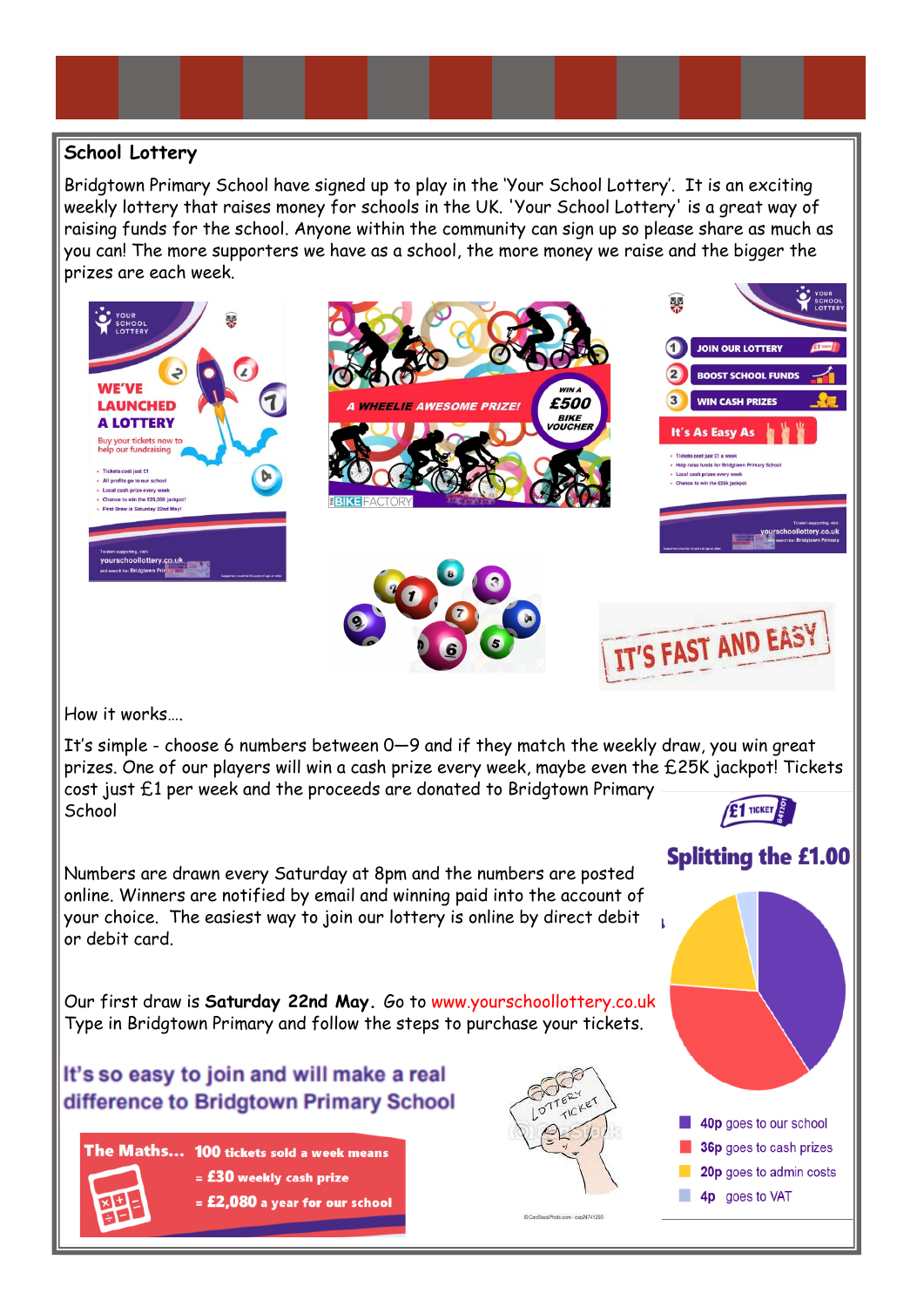#### **Parental Workshop**

**Family Support Service by SCTSP in Partnership with Staffordshire County Council**

**CANNOCK**

**FREE ONLINE BEHAVIOUR & WELLBEING WORKSHOPS/PROGRAMMES**

**Programmes for Parents**

**4- week Programme: Understanding and Managing** 

**Defiant Behaviours and Anger in Children and Young People**

**Start date: Wednesday 9th June :11-12pm**

**4 - week Programme: Helping Parents to Build their Self Esteem and Improve their Emotional Wellbeing**

**Start Date: Wednesday 7th July: 11-12pm**

**Workshop for Parents**

**Setting Positive Boundaries with Children and Young People Date: Monday 7th June: 1.30-2.30pm**

**Understanding and Managing Difficult Emotions in**

**Children and Young People**



**Monday 5th July: 1.30-2.30pm**

To book your place please email your name, date of programme and telephone number to [raminderdhaliwal.fss@sctsp.org.uk](mailto:raminderdhaliwal.fss@sctsp.org.uk) or text/phone with your name, date of programme and email address to 07741645691. Once you have booked onto you will be sent instructions on how to access the Workshop/Programme.

#### **SEND SUN Sessions**

Come and join us for a virtual SUN session. Please note, you will need to be able to access Microsoft teams in order to join the meeting. SUN sessions are networking and information sharing sessions between parents, carers, young people, schools and services, for anyone living with or working with a child or young person with SEND. It is an opportunity to find out/share what is happening locally, and what support and services might be available. Each session will cover one double district (see below). Ideally you would sign up for the meeting in the district you live, however, if you are unable to take part in your district group, it may be possible to join one of the others, but please bear in mind not all services cover all areas.

#### **Date and Time of SUN Sessions:**

### **Thursday 24 June - 1.00pm – 2.00pm - Cannock/Lichfield**

Numbers will be limited therefore booking is essential. If you are a parent, carer, young person or a service provider and would like to attend please email; [sun@staffordshire.gov.uk](mailto:sun@staffordshire.gov.uk)or telephone [01785 356921](tel:01785356921) on receipt of your completed booking form, you will be emailed with a link to access the meeting once your place is confirmed.